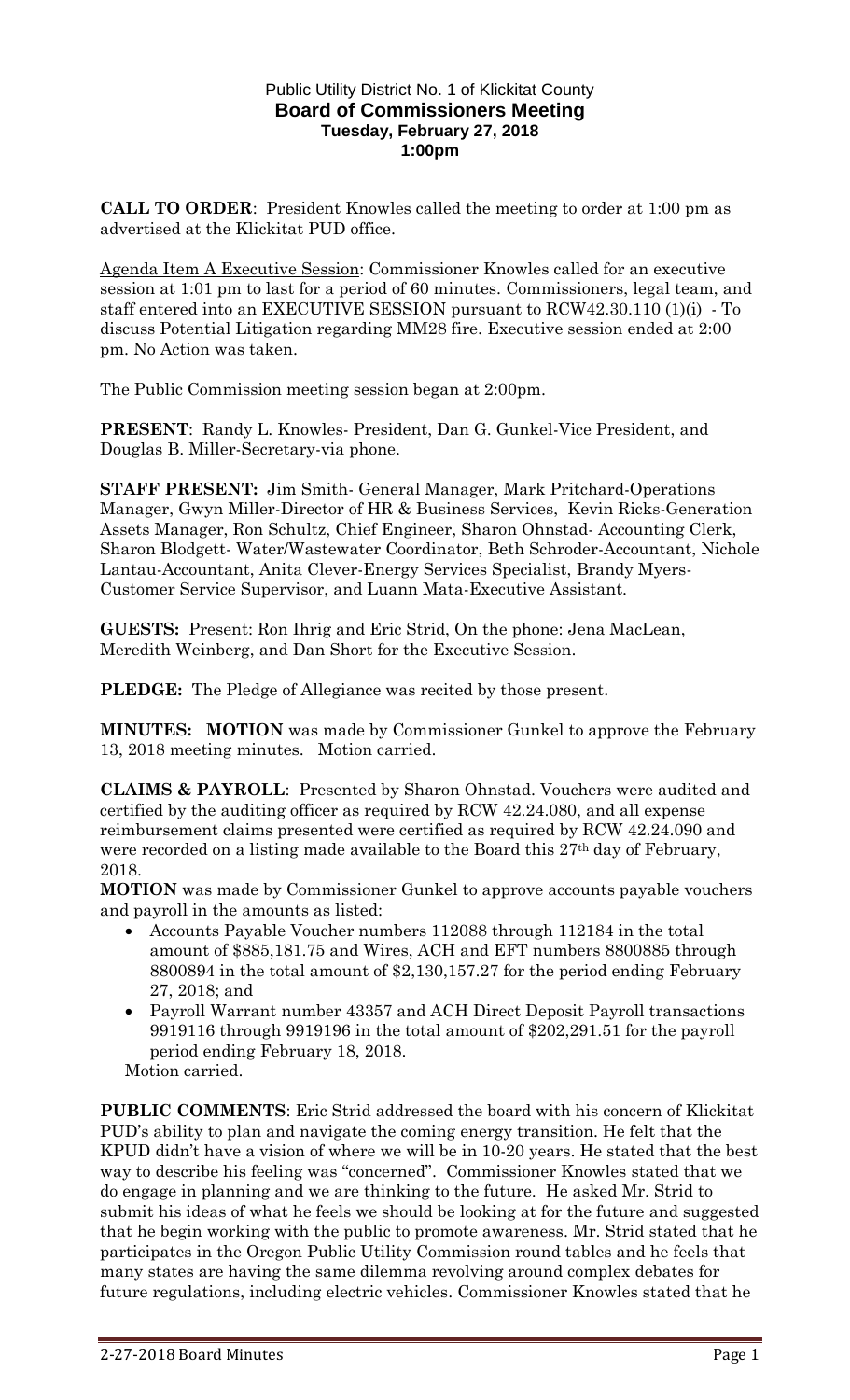would appreciate any effort he would be willing to commit to engage the public's interest.

Jim Smith stated that many other areas of the nation who are focused on the growth of solar have much higher carbon emission footprints and higher power rates than the Pacific Northwest. As a result, they will likely see significant impacts before we will. KPUD is aware of those issues and is keeping apprised of the steps other states are taking, but we don't have a specific direction as of yet. Other areas should serve to provide examples and data for us to evaluate. Jim also agreed that transportation issues will continue to be at the forefront of these conversations. He stated that one interesting challenge with some of the current legislative approaches to carbon reduction is that they are not cross sectoral. Technologies like electric vehicles could actually have adverse impact on the electric sector's carbon footprint, even though it may benefit our state as a whole. Jim asked if Mr. Strid would be willing to submit a list of discussion items. By having the customer view point there may be items that we have not considered, but it will also provide us with an opportunity to evaluate the impact or implications that customers may not have considered, regarding their requests. Commissioner Knowles stated that the board has spent a fair amount of time researching and evaluating processes to position ourselves for a sustainable future.

Mr. Strid ended his discussion by stating he was encouraged, but he was unaware of this work that has been done as the Board is not very vocal about the PUD's efforts in these areas.

## **AGENDA ITEMS:**

- A. EXECUTIVE SESSION: Pursuant to RCW42.30.110 (1)(i) To discuss Potential Litigation regarding MM28 fire. Commissioner Knowles called for an executive session at 1:01 pm to last for a period of 60 minutes. Commissioners, legal team, and staff entered into an EXECUTIVE SESSION pursuant to RCW42.30.110 (1)(i) - To discuss Potential Litigation regarding MM28 fire. Executive session ended at 2:00 pm. No Action was taken.
- B. PREQUALIFICATION OF CONTRACTORS: **MOTION** was made by Commissioner Gunkel to accept the listing as presented and agrees to add Charps LLC, Mill Plain Electric, and CI Lovell, Inc. to the works roster for 2018. Motion carried.

## **REPORTS:**

**Water/Wastewater** – Sharon Blodgett presented the Water/Wastewater report for January. Aspect Consulting is in Klickitat this week evaluating the wells to determine the current supply capacity. We will then determine our next steps. Tom McDonald has determined that we could potentially go back to utilizing surface water from the river, although it is likely a more expensive option than another well if a new supply is necessary. However given the iron bacteria issues we have found in the existing wells, our evaluation needs to encompass all of our available options. Sharon is already looking for funding for analysis and study. Jim asked Russ to talk with Commissioner Miller given his experience with the Klickitat system. Wishram VFD change out has been good and there have been no further alarms received since the change out. We are still investigating the "spiking" of water use on the Rimrock water system.

Report was accepted as presented.

**Operations** – Mark Pritchard presented the Operations January report. Outage statistics are way ahead of 2017 with the mild winter we have had. We are keeping crews busy with maintenance, customer installs, along with tree trimming. The wind storm this past week hit the area pretty hard. Glenwood experienced damage on Friday night with the crew working through the night, making repairs. Then Saturday afternoon another wind storm swept through the area. This front had crews working non-stop into Monday. Goldendale crew is still working in the Turkey Ranch area trimming trees and clearing right of ways. The Construction crew is doing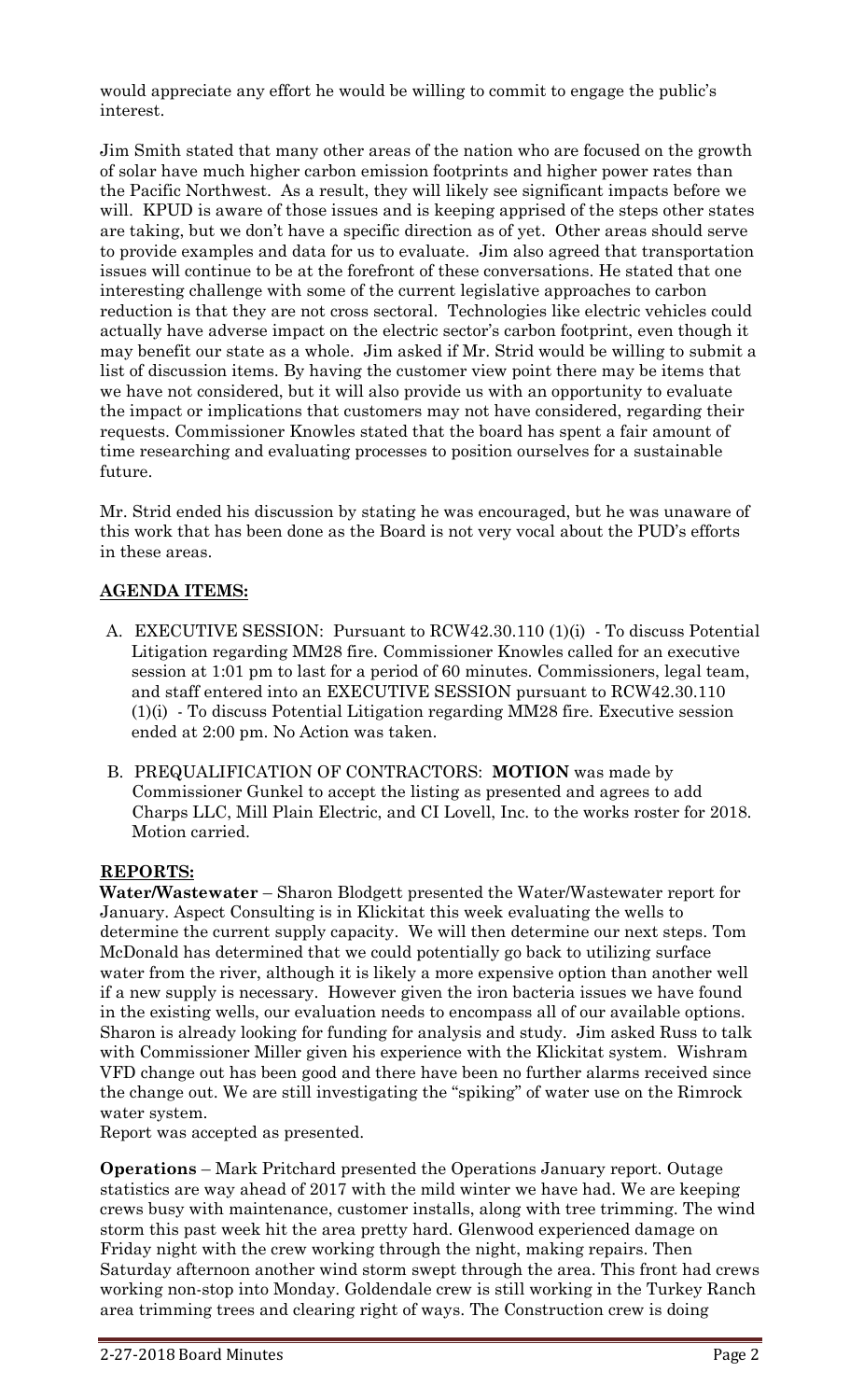customer work. The request for proposals for assistance with our safety program yielded two responses. They were Columbia REA and ESCI. Staff and safety standards evaluated the submissions and decided on Columbia REA. The main factors were that the trainers are more available and a little closer than ESCI. They will conduct our training sessions during our safety meetings. Our trainer will begin at the March safety meeting. We also had an L&I safety inspection that questioned our Flame Resistant (FR) ratings on rainwear. The issues were discussed and resolved without any citations issued from Labor and Industries (L&I). Commissioner Knowles asked about the financial impact of the storm. Mark stated that there were no significant costs other than labor as we only lost around 5 poles. We still need to go back to a few areas for clean-up. Report was accepted as presented.

**Engineering** – **Engineering** – Ron Schultz presented the January Engineering report. Ron has been working with BPA on the WECC Transmission Planner operation processes. We will have Agreements April 20 and will need to have back to them returned to BPA by May 20.Ron has also been working with BPA on the large load requests. The need for the queue requirements are already being tested, we have already had some movement in the queue for untimely response issues. Commissioner Knowles asked if we are making sure that we are not limiting our ability to service others in our area as a result of these high electricity use loads. We want to make sure that we don't adversely impact our ability to provide opportunity for economic growth that brings in jobs. Ron stated that different locations have different sensitivities, but we will review each project with this in mind. Jim said that the long range plan helps identify areas where we should have concerns. Commissioner Gunkel also asked if there has been any determination of the longevity of these types of business. The assumption is they are short term investments. The answer is that we really do not know if they short term or permanent. The board would like staff to vet these concerns, before expanding the availability of the system to more potential investors. All of these Large Power users are under a power contract, so there shouldn't be a negative rate impact. The board is willing to offer Policy direction on this subject if necessary. Ron will review the long range plan and will bring back for board input to determine if we are going in the correct direction. Ron wanted to note that Mark Garner has been very instrumental in working on the policies and procedures for the Large-End-Use customers, and he is appreciative of that.

There will be an outage at the BPA Bald Mountain Substation on March 10<sup>th</sup>, beginning at midnight that will affect the White Salmon, Bingen, Husum, Trout Lake, Glenwood, and Snowden areas. BPA will be replacing switches in their substation. We are going to take advantage of this outage and use it as our opportunity to switch the Bingen load over to the new transformer. We also have some maintenance work to complete in the Husum and Gilmer substations. Adcomm has completed all of their radio work. Our Long Range Plan is almost complete and the draft will be reviewed with the crews. Street lights in White Salmon are still a topic of discussion. The decorative lights on the South side of Jewett are still not operational. We have verified that there is power up to their meter. We can assist them by energizing the circuit for them, but the city needs to resolve this issue, however the Mayor does not feel that the installation is complete. Ron will meet with him and will update Commissioner Knowles when he understands their concerns.

Report was accepted as presented.

**Financials** – Nichole Lantau and Beth Schroeder presented the December and Yearend Financial report. Accounting has put forth quite an effort getting things wrapped up. We ended the year with a net operating margin of \$1.3 million in spite of expensing our pump storage project costs. Our Debt Service Coverage (DSC) for the end of 2017 was 1.64 and we had 229 days cash on hand, which is about 70 days or \$6 million better than budgeted. We also received almost \$30,000 in interest for December. Commissioner Knowles stated that accounting is doing a great job. Report was accepted as presented.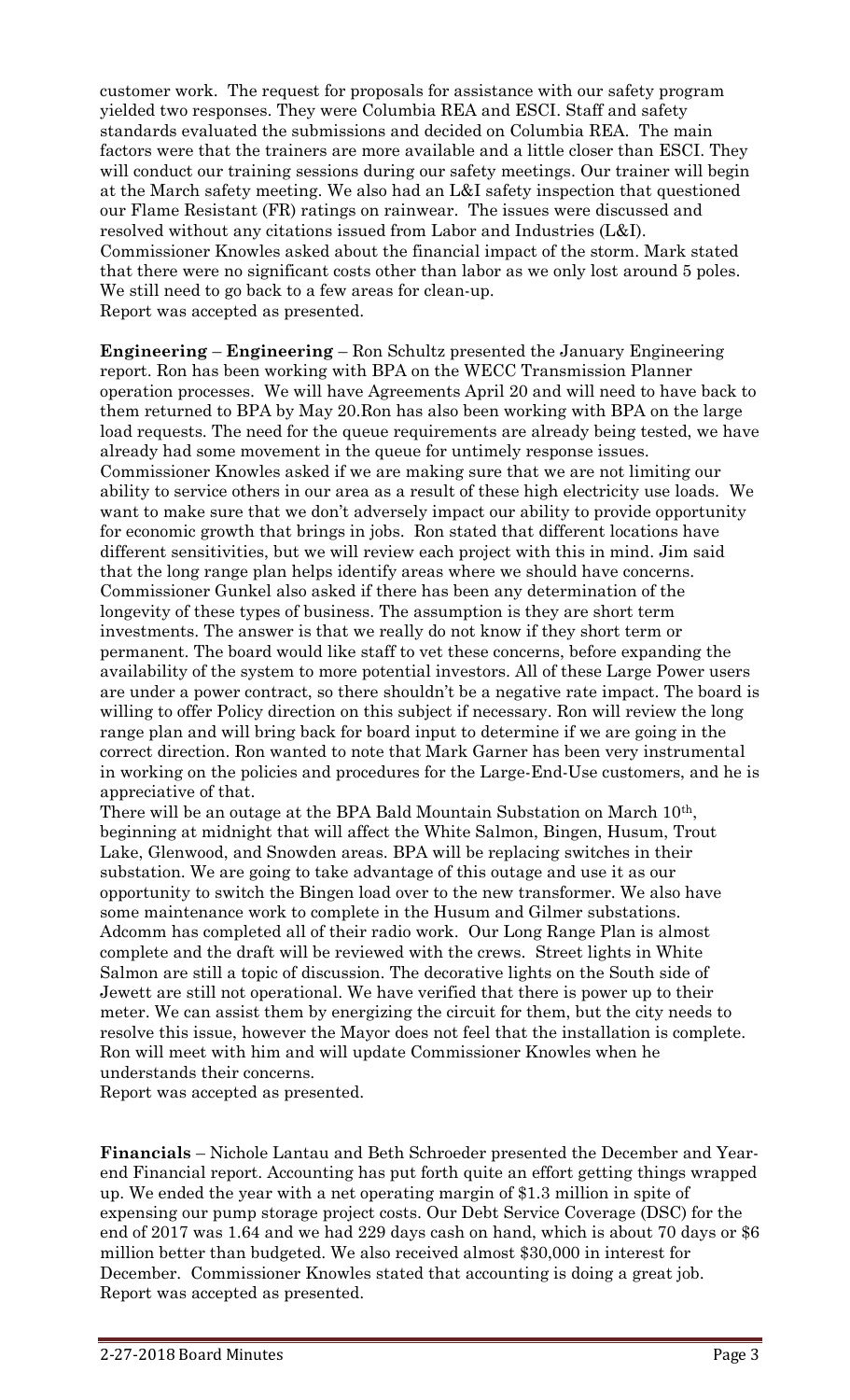## **AGENDA ITEMS CONTINUED:**

- C. RNG UPDATE: Kevin was in Midland Texas two weeks ago to verify BCCK's and Morrow Brother's progress. BCCK states they are on schedule, however, there schedule does not have them starting assembly yet, so it is tough to verify. There are definitely the materials on site we expected to see and he has no reason to believe they are not on schedule as claimed. Morrows is also moving forward with their assembly and construction and appear to be on schedule. Kevin's plan is to return to Midland around the week of March 16. Kobelco inspections are being completed with a contractor hired from Japan. There is a crew of 50 working on the pipeline and the concrete at the RNG site. They are moving quickly as they plan to be off site by April. When we originally established the budget the economy was in a bit of a lull. Now that we are preparing for our installation the market has improved and we are finding that construction crews and cranes are in high demand. We are not going to include the offloading within the Mechanical bids contract so we can secure this work on a parallel schedule to maintain the critical path of the construction schedule. We generally appear to be on track but our budget is going to be close. Shipping and mechanical contract costs are not yet known, so we do not yet have a full budget picture and we anticipate we will be over budget for the shipping component. We also underestimated construction taxes. Mike is working on cash flow and loan draw aspects and validations with budget.
- D. NET METERING UPDATE: Mike and Anita provided two alternative rate proposals and recommended the rate structure that provides full credit at the retail rate, but charges a system access cost. This method would help to ensure the rate is effective even if legislation changes. We are currently over our cap with the current requirement of 0.5% of the 1996 load total. Legislative proposals range from 2% minimum thresholds to 4%. The Board directed that any new customers will have the program explained to them in detail so there is no question when they make their decision.

Staff wanted to clarify numbers of customers in the net metering program. There are 119 net metered customers. Of those, 103 are a part of the State tax incentive program. Anita felt that the 16 existing customers who are not currently a part of the State incentive program will likely apply when we open the program back up. These 119 existing customers will retain their existing contracts and the program will be unchanged for them as we have existing contracts that we will stand behind. Other customers who have expressed interest in a future program were not given commitments for the rules that would be included in the new program. The Board made clear however, that the current contracts are with the existing individual customers. If the ownership of those properties changes hands and a new contract is signed, the contract will be under the new District net metering rules and rate. Commissioner Miller would have preferred that there was a designated end date for these grandfathered contracts. The board asked staff to bring back a proposal on how we can assure that the net metering contracts are changed when property changes hands.

**MOTION** was made by Commissioner Gunkel that we leave the existing contracts as is, and set the Rate Hearing for March 27th. Motion Carried.

- E. POLICY BULLETIN 7- Credit Sales Collections Service Charges update: **MOTION** was made by Commissioner Gunkel to approve Policy Bulletin 7 as presented. Motion Carried.
- F. CALL FOR BID- RNG Mechanical Construction: **MOTION** was made by Commissioner Gunkel to authorize staff to advertise Call for Bid for RNG Mechanical Construction Bid, with bids being received until March 21, 2018 at 2:00 p.m. Motion Carried.